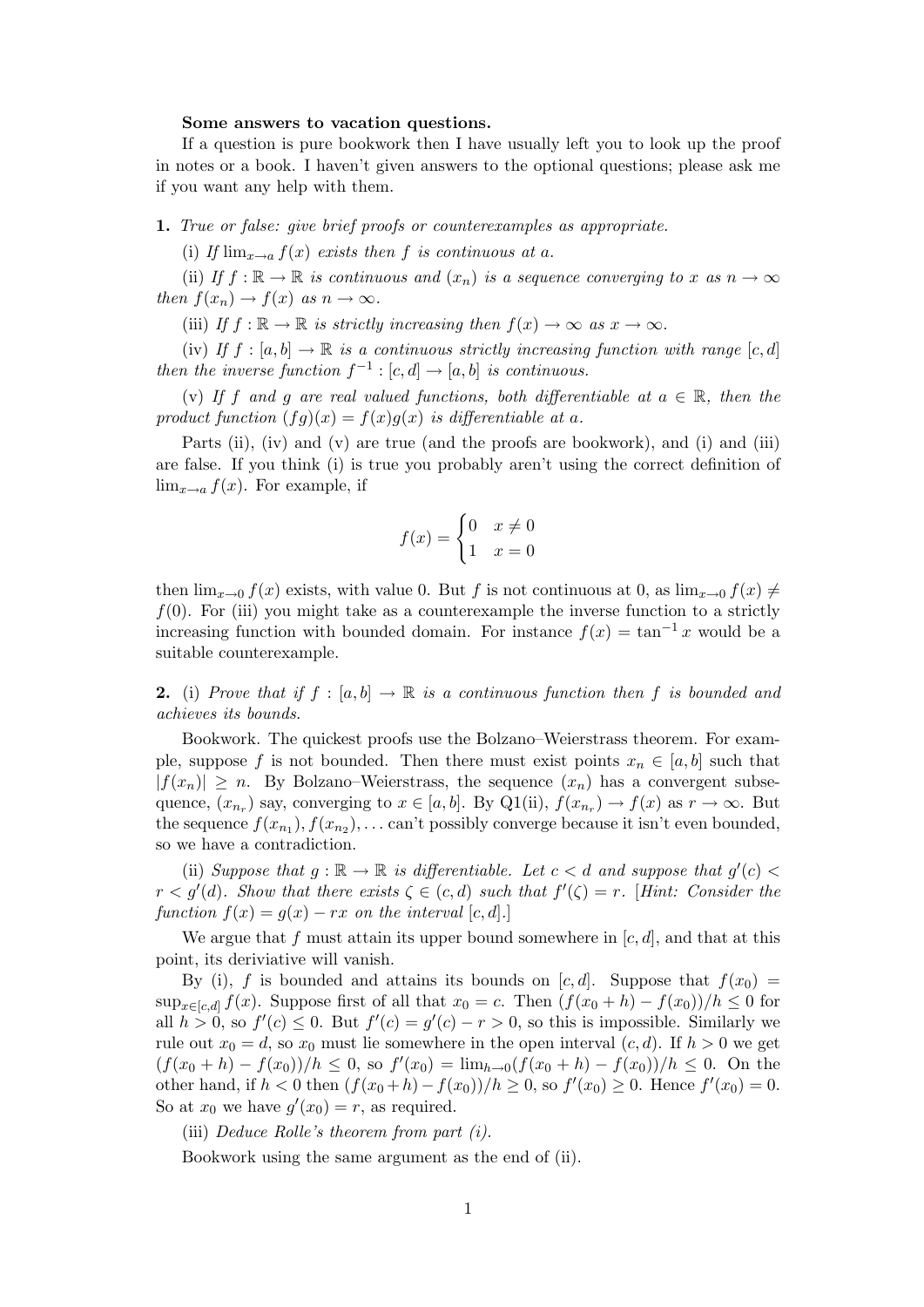**3.** Suppose that  $f, g : \mathbb{R} \to \mathbb{R}$  are both solutions to the differential equation  $y'' + y = 0$ satisfying the initial conditions  $y(0) = 0$ ,  $y'(0) = 1$ .

Show that  $h(x) = f(x) - g(x)$  is infinitely differentiable and that  $h^{(m)}(0) = 0$  for all  $m \geq 0$ . By bounding the error term in Taylor's theorem, prove that  $h(x) = 0$  for all  $x \in \mathbb{R}$ . Conclude that  $f(x) = g(x) = \sin x$ .

By hypothesis, both f and g are twice differentiable. Using the relations  $f'' =$  $-f$  and  $g'' = -g$ , one can see (by induction) that in fact f and g are infinitely differentiable. Hence  $h = f - g$  is also infinitely differentiable. Similarly one proves by induction that  $h^{(m)}(0) = 0$  for all  $m \geq 0$ .

Fix some  $x > 0$ . By Taylor's Theorem (with one version of the remainder term), for any  $m \geq 0$ , there exists  $u \in (0, x)$  such that

$$
h(x) = \sum_{r=0}^{m-1} \frac{h^{(r)}(0)}{r!} x^r + \frac{h^{(m)}(u)}{m!} x^m = \frac{h^{(m)}(u)}{m!} x^m.
$$

Set

$$
K = \max\Bigl(\sup_{u \in [0,x]} h(u), \sup_{u \in [0,x]} h'(u)\Bigr).
$$

(The suprema must exist as  $h$  and  $h'$  are continuous functions on the closed interval  $[0, x]$ .) By the previous equation,

$$
|h(x)| \le \frac{Kx^m}{m!}.
$$

Now as  $m$  tends to infinity, the right-hand-side tends to 0 (for example, because  $x^m/m!$  is a term in the convergent power series defining the exponential function), so we must have  $h(x) = 0$ . The proof is similar if  $x < 0$ .

Finally,  $x \mapsto \sin x$  is one solution to the differential equation, with the right initial conditions. So, by the uniqueness result just proved, we must have  $f(x) = \sin x =$  $q(x)$ .

**4.** (i) What does it mean to say that the power series  $f(x) = \sum_{m=0}^{\infty} a_m x^m$  has radius of convergence  $R$ ?

Bookwork. Bear in mind that a power series need not converge at its radius of convergence. For example  $\sum_{m=0}^{\infty} x^m$  has radius of convergence 1, but does not converge when  $|x| = 1$ .

(ii) Suppose that  $R > 0$ . Fix  $r \in \mathbb{R}$  such that  $0 < r < R$ . Show that the partial sums  $\sum_{m=0}^{n} a_m x^m$  converge uniformly to f on  $[-r, r]$  as  $n \to \infty$ . Deduce that f is continuous for all  $x \in (-R, R)$ .

To show uniform convergence of the partial sums we must show that

$$
\lim_{n \to \infty} \sup_{x \in [-r,r]} \left| f(x) - \sum_{m=0}^{n} a_m x^m \right| = 0.
$$

More informally, this says that error in approximating  $f$  by taking a partial sum of its defining series can be made as small as we like, for all  $x \in [-r, r]$  at once. We estimate this error by

$$
\left| f(x) - \sum_{m=0}^{n} a_m x^m \right| = \left| \sum_{m=n+1}^{\infty} a_m x^m \right| < \sum_{m=n+1}^{\infty} |a_m x^m|.
$$